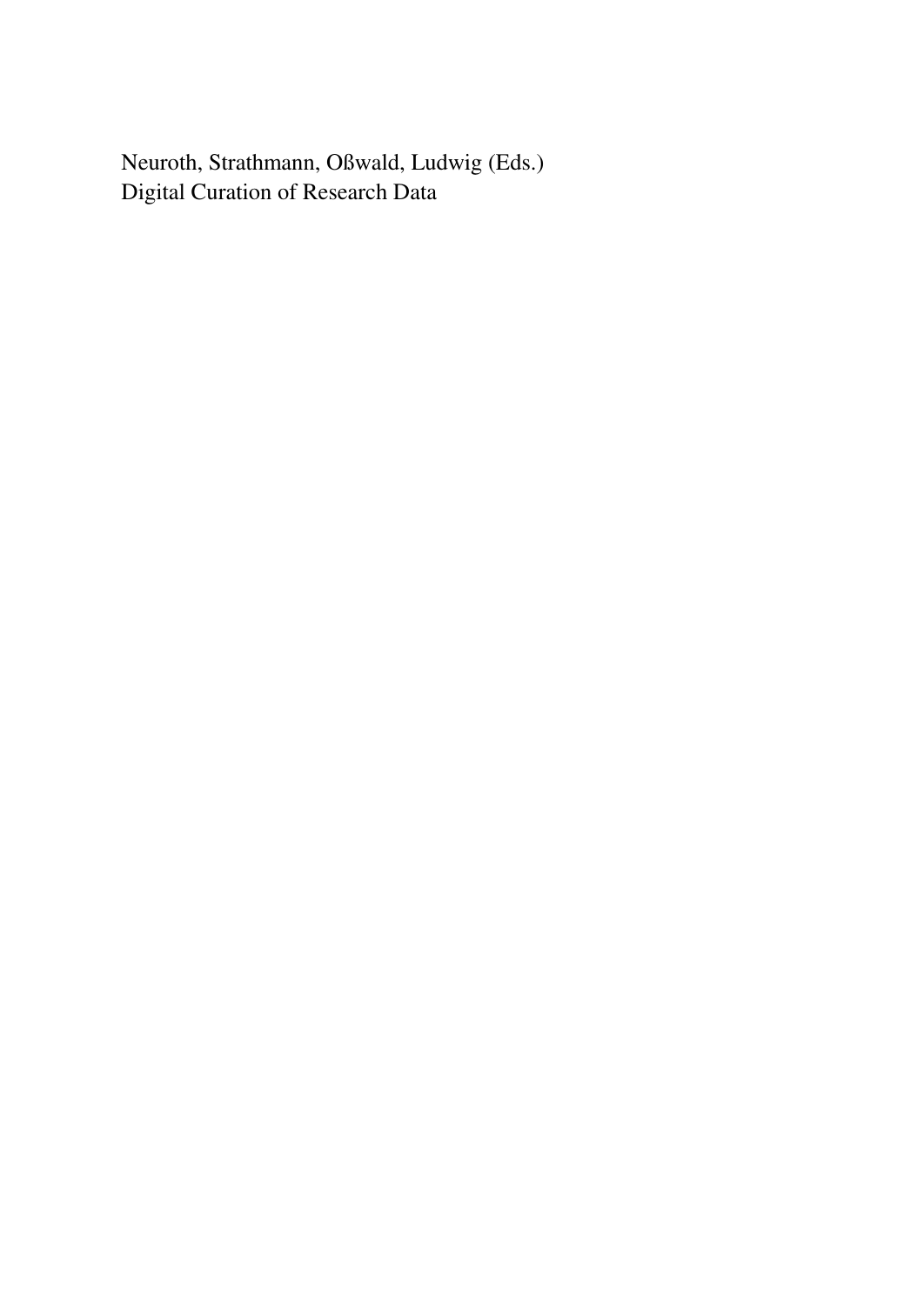**Kontakt / Contact:** editors@langzeitarchivierung.de

c/o Niedersächsische Staats- und Universitätsbibliothek Göttingen, Dr. Heike Neuroth, Forschung und Entwicklung, Papendiek 14, 37073 Göttingen

c/o Göttingen State and University Library, Dr. Heike Neuroth, Research and Development, Papendiek 14, 37073 Göttingen, Germany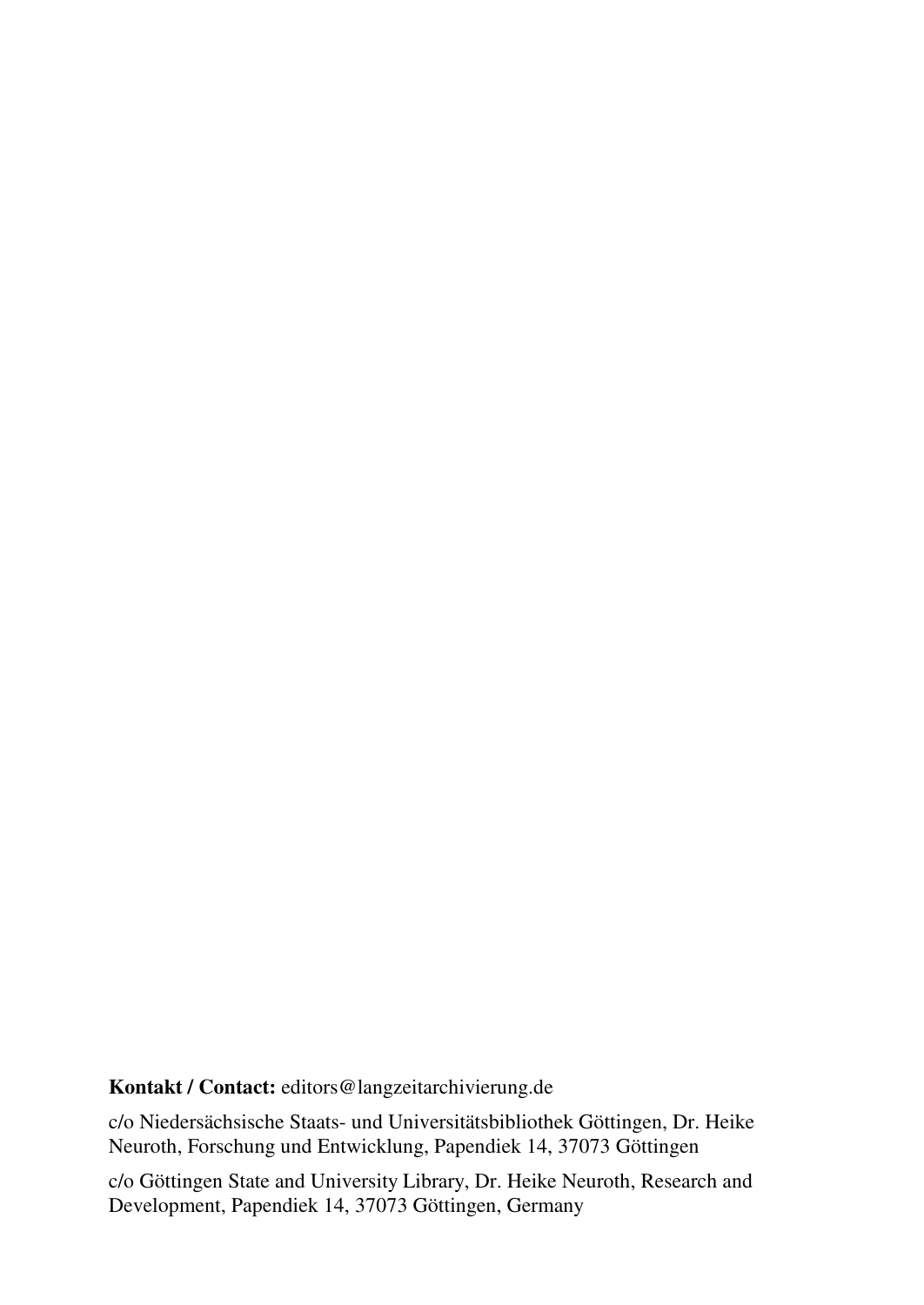**Heike Neuroth, Stefan Strathmann, Achim Oßwald, Jens Ludwig (Eds.)** 

# **Digital Curation of Research Data**

**Experiences of a Baseline Study in Germany** 

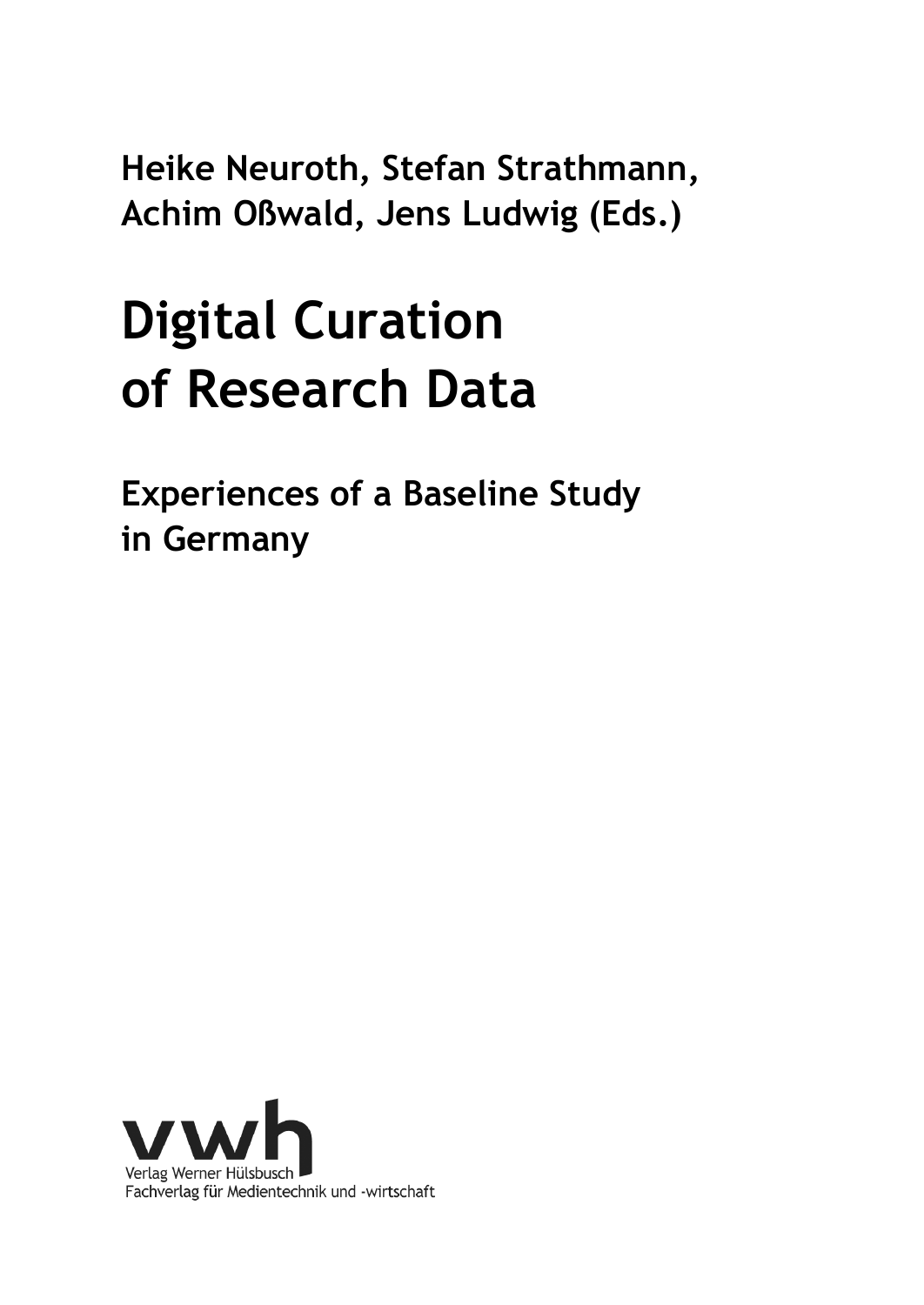#### **Digital Curation of Research Data**

Herausgegeben von Heike Neuroth, Stefan Strathmann, Achim Oßwald und Jens Ludwig · im Rahmen des Kooperationsverbundes nestor – Kompetenznetzwerk Langzeitarchivierung und Langzeitverfügbarkeit digitaler Ressourcen für Deutschland · http://www.langzeitarchivierung.de/

Edited by Heike Neuroth, Stefan Strathmann, Achim Oßwald and Jens Ludwig · within the context of nestor – Network of Expertise in the Long-Term Storage of Digital Resources for Germany · http://www.langzeitarchivierung.de/

#### *Bibliografische Information der Deutschen Nationalbibliothek*

Die Deutsche Nationalbibliothek verzeichnet diese Publikation in der Deutschen Nationalbibliografie; detaillierte bibliografische Daten sind im Internet unter http://www.d-nb.de abrufbar.

#### *Bibliographic information of the German National Library*

The German National Library lists this publication in the German National Bibliography; detailed bibliographic data is available online at http://www.d-nb.de.

Die Inhalte dieses Buches stehen auch als Onlineversion über die Website von nestor zur Verfügung / This work is available as an Open Access version at the nestor website: http://nestor.sub.uni-goettingen.de/bestandsaufnahme/index.php?lang=en

Die digitale Version dieses Werkes ist unter Creative Commons Namensnennung 3.0 lizensiert /The digital version of this work is licensed under a Creative Commons Attribution 3.0 Unported License http://creativecommons.org/licenses/by/3.0/deed.en

### $CC - BY$   $\bullet$

Einfache Nutzungsrechte liegen beim Verlag Werner Hülsbusch, Glückstadt. The Verlag Werner Hülsbusch, Glückstadt, owns rights of use for the printed version of this work.

VWhenag Werner Hülsbusch<br>Fachverlag für Medientechnik und -wirtschaft

© Verlag Werner Hülsbusch, Glückstadt, 2013 · http://www.vwh-verlag.de

in Kooperation mit dem Universitätsverlag Göttingen in cooperation with the Universitätsverlag Göttingen

Markenerklärung: Die in diesem Werk wiedergegebenen Gebrauchsnamen, Handelsnamen, Warenzeichen usw. können auch ohne besondere Kennzeichnung geschützte Marken sein und als solche den gesetzlichen Bestimmungen unterliegen.

All trademarks used in this work are the property of their respective owners.

Printed in Poland · ISBN: 978-3-86488-054-4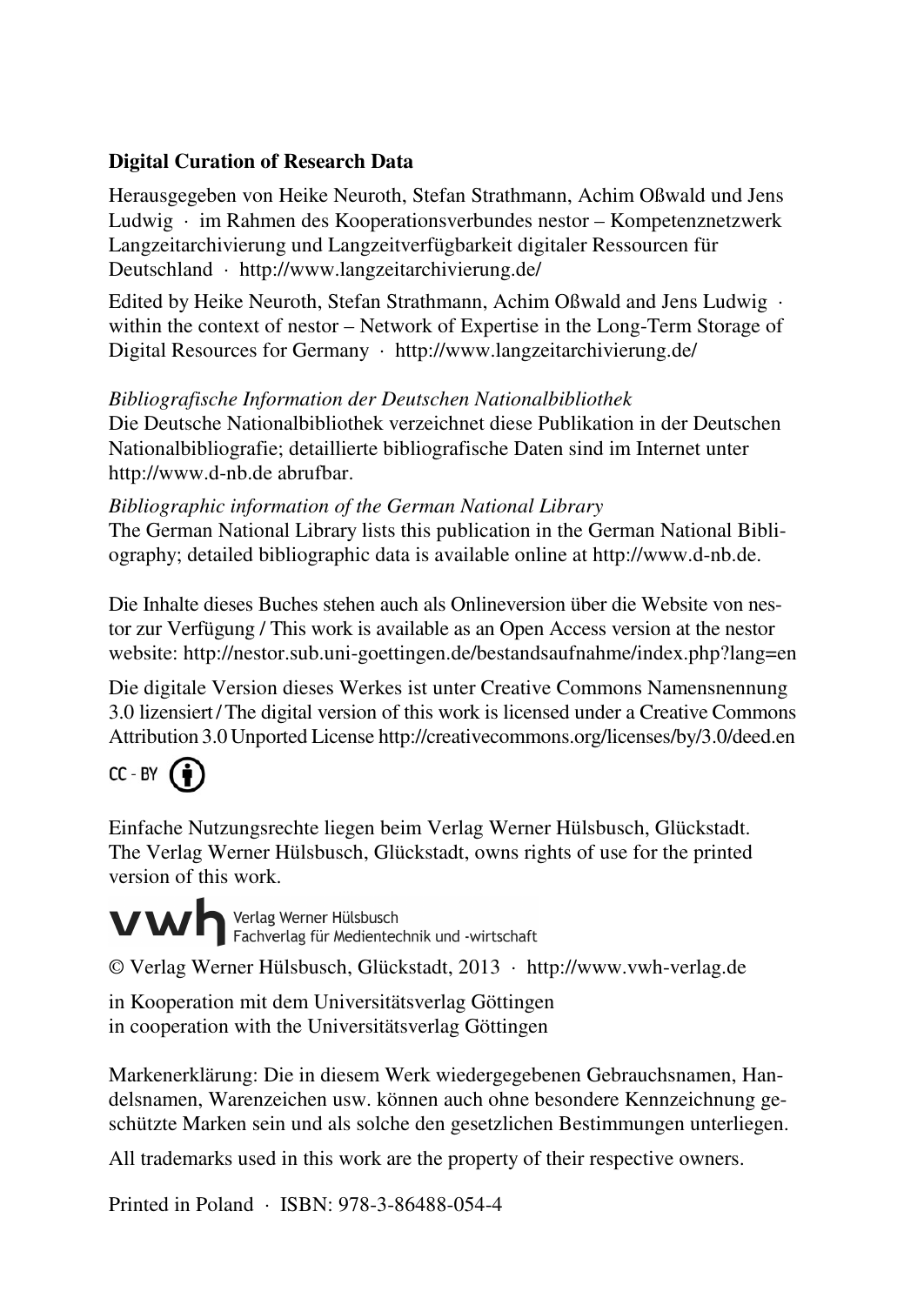## **Content**

|              | Foreword<br>Heike Neuroth, Stefan Strathmann, Achim Oßwald, Jens Ludwig                                    | 7  |
|--------------|------------------------------------------------------------------------------------------------------------|----|
| 1            | Digital Curation of Research Data: An Introduction<br>Achim Oßwald, Heike Neuroth, Regine Scheffel         | 9  |
| $\mathbf{2}$ | <b>Status of Discussion and Current Activities:</b><br><b>National Developments</b><br>Stefan Winkler-Nees | 18 |
| 2.1          | <b>Research Organizations</b>                                                                              | 19 |
| 2.2          | Recommendations and Policies                                                                               | 22 |
| 2.3          | <b>Information Infrastructure Institutions</b>                                                             | 28 |
| 2.4          | <b>Funding Organizations</b>                                                                               | 33 |
| 3            | <b>Status of Discussion and Current Activities:</b>                                                        |    |
|              | The International Perspective                                                                              | 37 |
|              | Stefan Strathmann                                                                                          |    |
| 3.1          | <b>International Organizations</b>                                                                         | 37 |
| 3.1.1        | United Nations Educational, Scientific and Cultural Organization<br>(UNESCO)                               | 38 |
| 3.1.2        | Organisation for Economic Co-Operation and Development (OECD)                                              | 38 |
| 3.1.3        | European Union (EU)                                                                                        | 40 |
| 3.1.4        | World Health Organization (WHO)                                                                            | 41 |
| 3.1.5        | Knowledge Exchange                                                                                         | 41 |
| 3.2          | <b>Model Realizations</b>                                                                                  | 42 |
| 3.2.1        | National Science Foundation (NSF)                                                                          | 42 |
| 3.2.2        | Australian National Data Service (ANDS)                                                                    | 43 |
| 4            | Methodology: Subject of the Study                                                                          | 46 |
|              | Heike Neuroth                                                                                              |    |
| 4.1          | Structure of this Volume                                                                                   | 47 |
| 4.2          | Key questions for mapping research disciplines                                                             | 48 |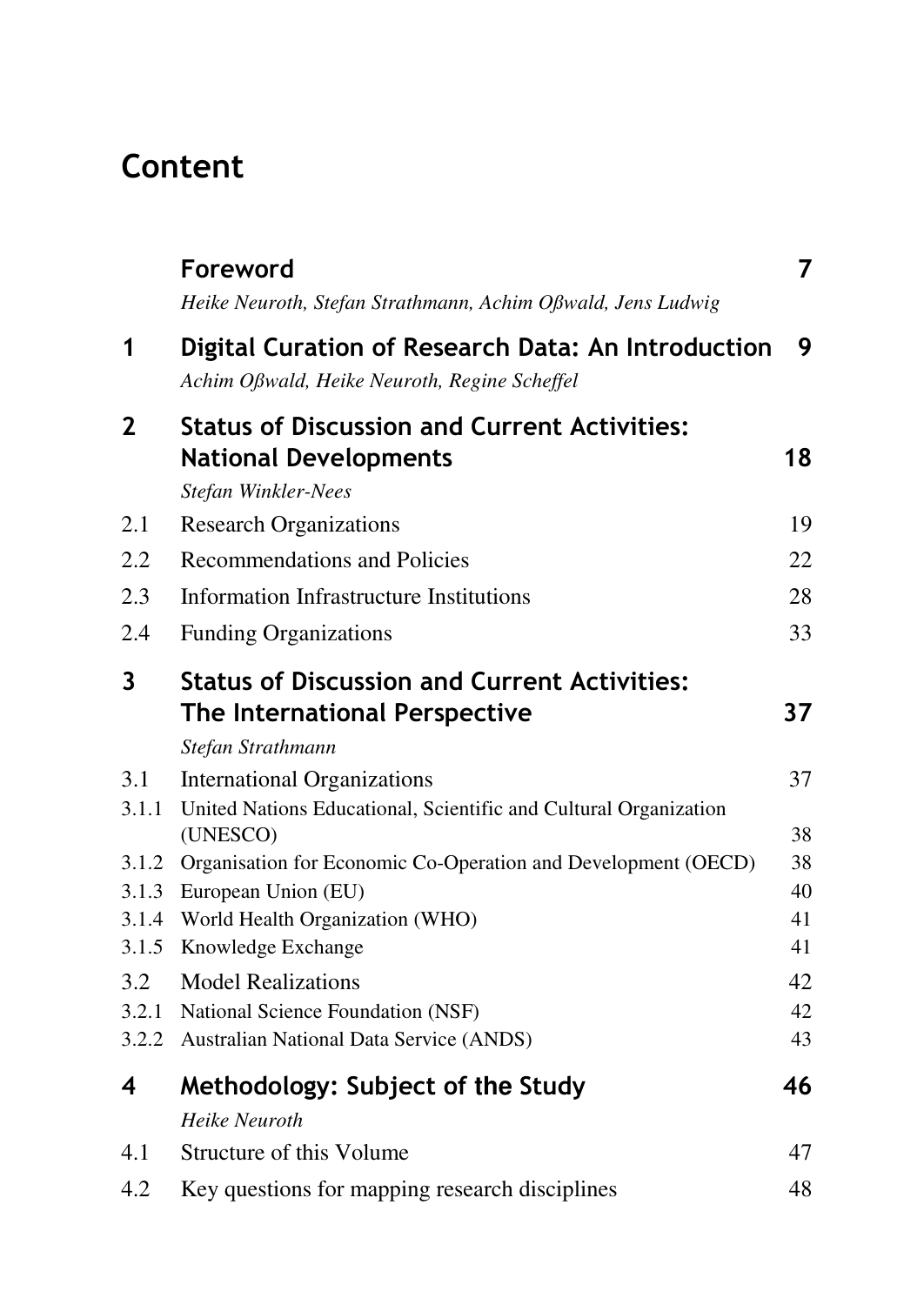| 4.3   | Introduction to the Research Area               | 48 |
|-------|-------------------------------------------------|----|
| 4.3.1 | Background                                      | 49 |
| 4.3.2 | Cooperative Structures                          | 49 |
| 4.3.3 | Data and Metadata                               | 49 |
| 4.3.4 | Internal Organization                           | 51 |
| 4.3.5 | Perspectives and Visions                        | 52 |
| 5     | Summary and Interpretation                      | 54 |
|       | Jens Ludwig                                     |    |
| 5.1   | Cooperative Structures                          | 55 |
| 5.2   | Data and Metadata                               | 58 |
| 5.3   | Internal organization                           | 65 |
| 5.4   | Perspectives and Visions                        | 67 |
| 6     | Implications and Recommendations                |    |
|       | on Research Data Curation                       | 69 |
|       | Heike Neuroth, Achim Oßwald, Uwe Schwiegelshohn |    |
|       | <b>References</b>                               | 79 |
|       | <b>Abbrevations</b>                             | 87 |
|       | <b>Directory of Authors</b>                     | 91 |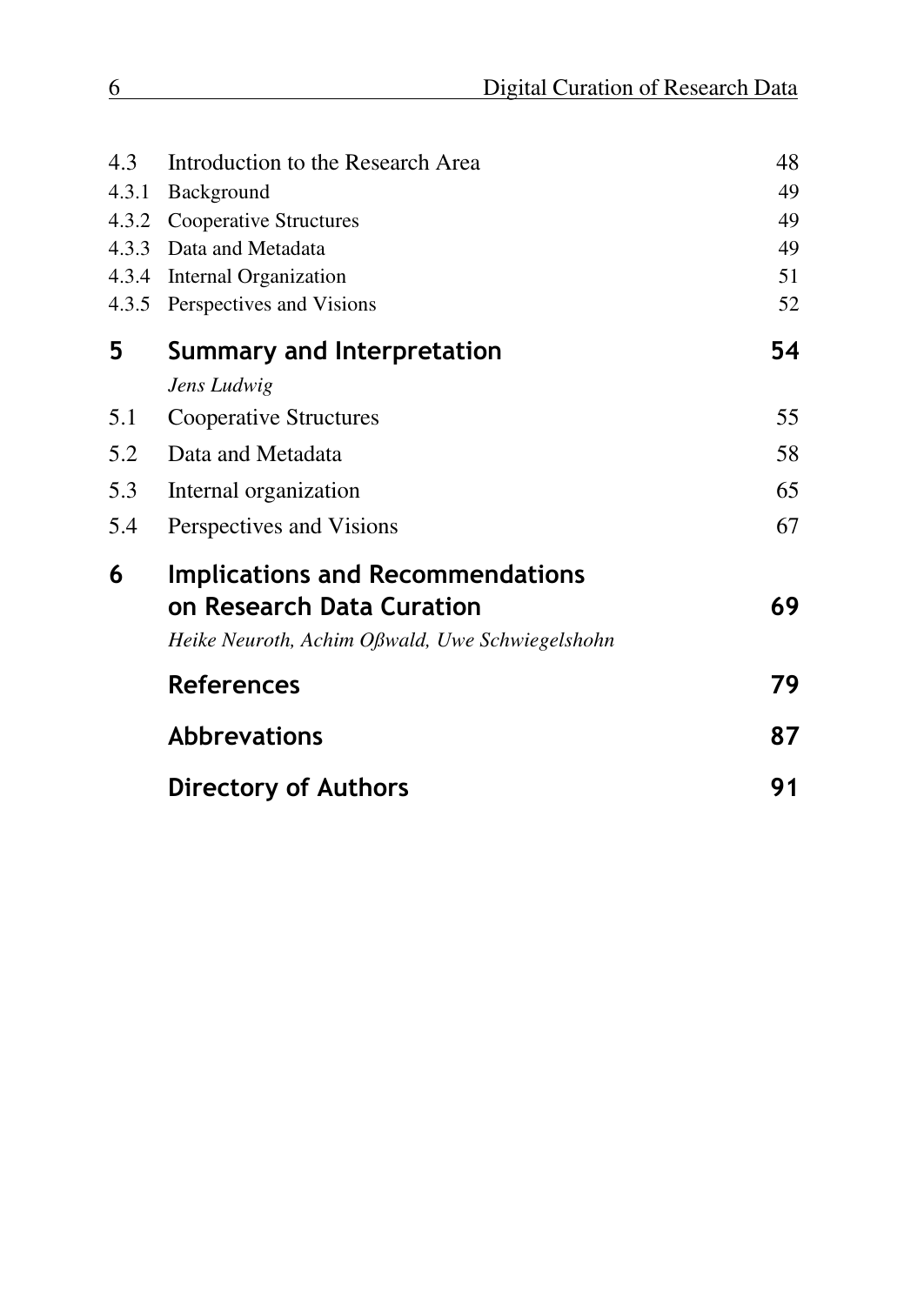### **Foreword**

The relevance of research data today and for the future is well documented and discussed, in Germany as well as internationally. In addition, more and more policy makers are aware of the meaning of research data and the possibilities to access, share, and re-use them. Recently the government of the United Kingdom decided that publicly funded research publications and research data must be freely available and accessible to the public in all situations in which there are no copyright issues or other legal aspects that would prevent it. It is expected that the European Commission will publish similar requirements in the context of the next framework program Horizon 2020 starting at the end of 2013. The newly funded Research Data Alliance (RDA) is one example of the increasing interest in these topics worldwide. Ensuring that research data are accessible, sharable, and re-usable over time makes several further steps possible:

- Research data are documented and could therefore be validated.
- Research data could be the basis for other and new research questions, since they could be an integral part of the (digital) research lifecycle from the very beginning.
- Research data could be re-analysed by using new, innovative digital methods which were unknown at the moment of data acquisition.
- Research data could be used by other disciplines, therefore encouraging interdisciplinary research.

For all of these reasons, it is essential that research data are curated, which means that they are kept accessible and interpretable over time. A standardized questionnaire was developed in order to understand whether the approaches and methods of dealing with research data within the academic disciplines are different or whether there are similarities in terms of solutions as well as challenges and problems. This questionnaire was distributed to representatives from those disciplines in Germany that were identified as familiar with or already expert in research data curation.

The results of this survey have been published in German in 2012 in the handbook *"Langzeitarchivierung von Forschungsdaten – Eine Be-*